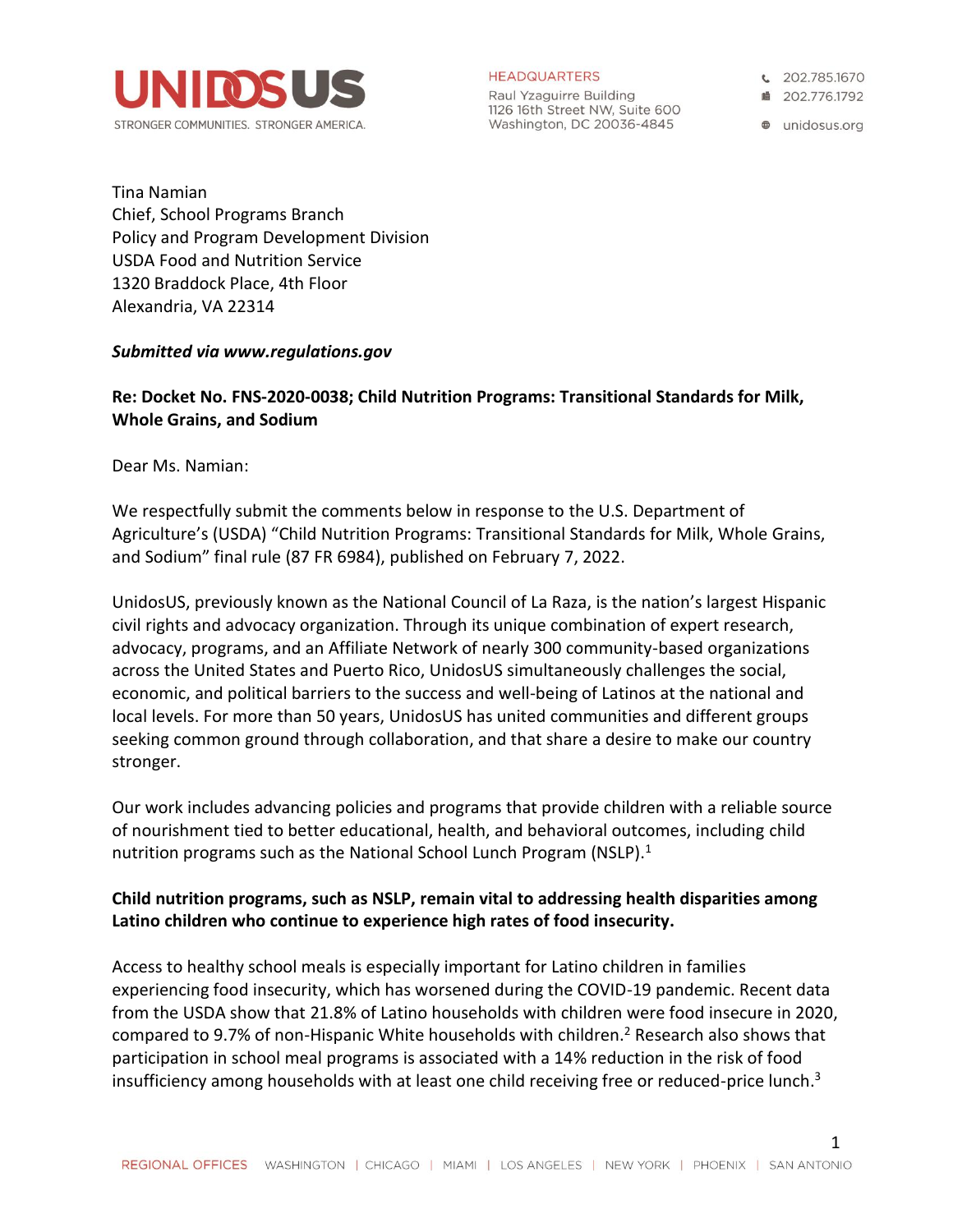We agree with the Department that "school meal nutrition standards are an important tool in addressing health disparities and supporting racial equity:" 4 Latino children participate in school meal programs at higher rates than White children. Nearly one in four (24%) students participating in NSLP is Latino,<sup>5</sup> which represents about 70% of Latino children in the United States. By comparison, about half of non-Hispanic White children participate in NSLP.<sup>6</sup>

Importantly, school meal nutrition standards are effective at improving children's diets, including in ways that improve health equity across a range of school districts and programs. School meals are often a primary source of food and the healthiest meals that children receive each day. After the 2012 standards went into effect, the Healthy Eating Index (HEI) component scores for fruits increased from 77 percent to 95 percent of the maximum score and the scores for vegetables increased from 75 percent to 82 percent of the maximum score. Additionally, the HEI component score for empty calories improved from 73 percent to 96 percent of the maximum score.<sup>7</sup>

The impact of the standards is also supported by a study that found that from 2003 to 2018, the largest improvement in diet quality was seen in foods consumed in school settings and the improvement was equitable across racial and ethnic groups.<sup>8</sup> Improvements in diet quality in schools tracked the standards: "the improvement [in diet quality] was primarily seen after 2010 and was equitable across subgroups of populations by race/ethnicity, parental education, and household income."<sup>9</sup>

A 2020 study looked closely at the "healthfulness of school food environments and the nutritional quality of school lunches by the school poverty level and racial/ethnic composition" and concluded that:

The overall nutritional quality of school lunches, as measured by total Healthy Eating Index (HEI)-2010 scores, did not vary significantly across school types, although some HEI component scores did. From these findings, we concluded that there were disparities in the school food environment based on the socioeconomic and racial/ethnic composition of students in schools, but no significant disparities in the overall nutritional quality of school lunches were found.<sup>10</sup>

This final, albeit transitional, rule provides short-term flexibility over the next two school years by:

- 1. Changing the whole-grain-rich requirement from 100 to 80 percent;
- 2. Establishing an interim sodium-reduction target (Target 1a) as a 10-percent reduction in sodium for school lunches only by SY 2023-2024 (effective July 1, 2023), and committing to address longer-term sodium reduction in the future; and
- 3. Allowing low-fat flavored milk, with a requirement that schools serve unflavored milk if serving flavored milk.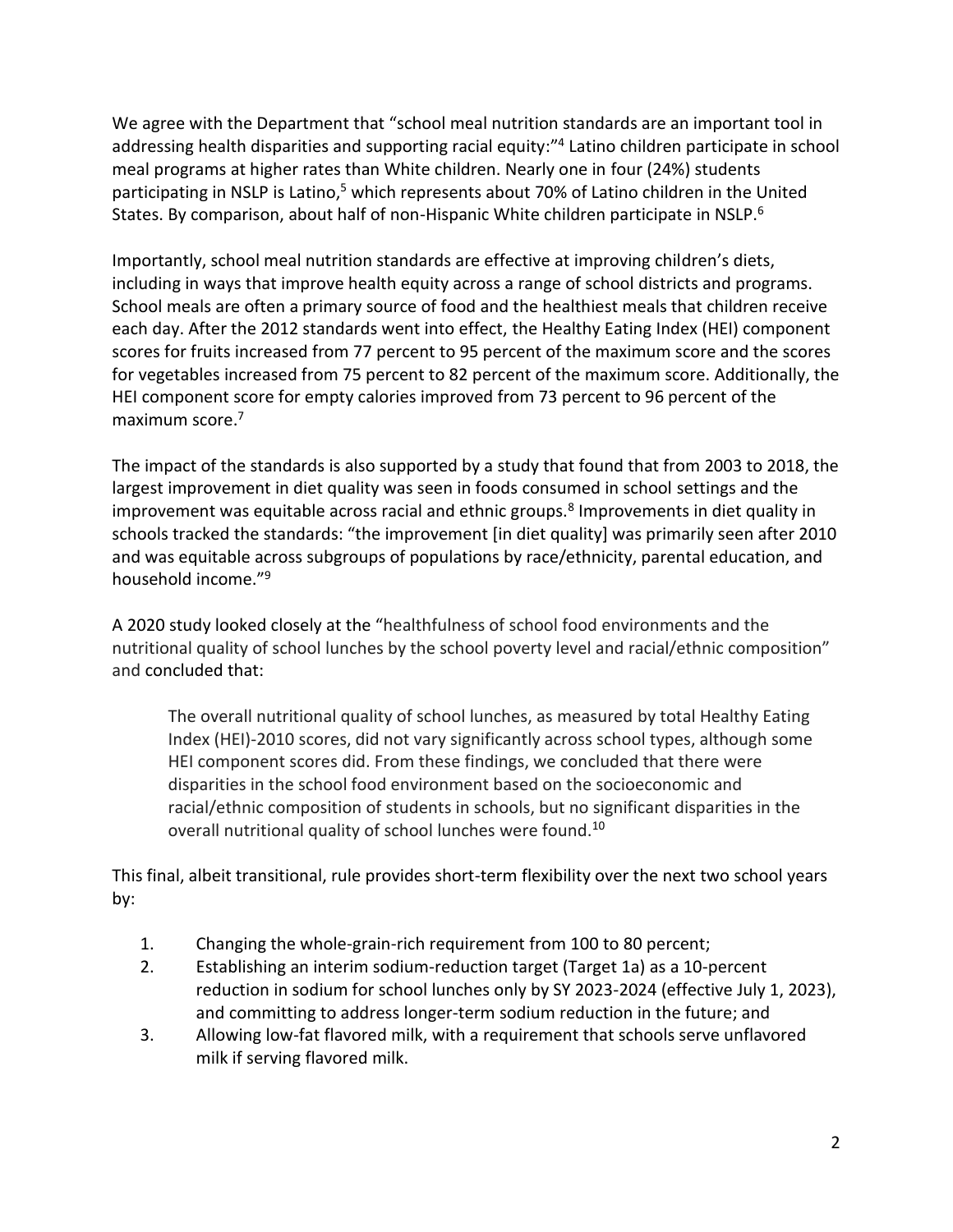**As explained below, we urge the USDA to strengthen school nutrition standards in forthcoming rulemaking to be consistent with the 2020 Dietary Guidelines for Americans (DGA), as these policies would help to ensure that Latino children and adolescents have access to healthful and nutritious school meals.** 

**Specifically, the USDA should:**

# **1. Establish a new added sugars standard for school meals that align with the 2020 DGA recommendations to limit** exposure to beverages high in added sugars for children in schools**, such as flavored milk.**

Current school nutrition standards do not address added sugars as the 2010 DGA, upon which they are based, did not include an added sugars recommendation.<sup>11</sup> As a result, school meals today contain added sugars that significantly can exceed the limits reflected in the DGA's 2015 and 2020 recommendations that no more than 10% of daily calories come from added sugars (and that young children should consume levels below that). <sup>12</sup> At current levels, a typical school breakfast alone can easily exceed an entire day's worth of added sugars for a child.

One of the leading sources of added sugar in school meals is flavored milk. One study found that 92% of schools exceed the DGA's recommended limit for added sugars at breakfast, while 69% exceed the limit at lunch. 13

Excess amounts of added sugars contribute to obesity and cardiovascular disease, two health conditions that disproportionately impact Latinos.<sup>14</sup> Given the need for product development and school adaptation, we also urge the USDA to provide a substantial program of training and technical assistance to help school districts plan and execute menus, particularly breakfast items, that will meet a new added sugars standard.

# **2. Establish sodium reduction targets aligned with the 2020–2025 DGA recommendations.**

Already about one in six children age 8–17 has elevated blood pressure.<sup>15</sup> Children who eat higher-sodium diets are about 40% more likely to have elevated blood pressure than are children who eat lower-sodium diets.<sup>16</sup> Nine out of ten children consume too much sodium,<sup>17</sup> increasing their risk for high blood pressure (HBP) and other conditions. <sup>18</sup> According to the American Heart Association, Mexican American youth have a greater prevalence of high blood pressure compared to non-Hispanic White youth.<sup>19</sup>

Studies also show a link between high blood pressure in childhood and high blood pressure in adulthood, and high blood pressure in childhood is linked to early development of heart disease and risk for premature death.<sup>20</sup> Moreover, the risks extend to Latino adults. During the 2015 to 2018 period, more than half (50.6%) of Hispanic male adults and more than 4 in 10 (40.8%) Hispanic female adults aged 20 and older had HBP.<sup>21</sup> In 2019, cardiovascular disease caused the deaths of 31,664 Hispanic males and 26,820 Hispanic females.<sup>22</sup>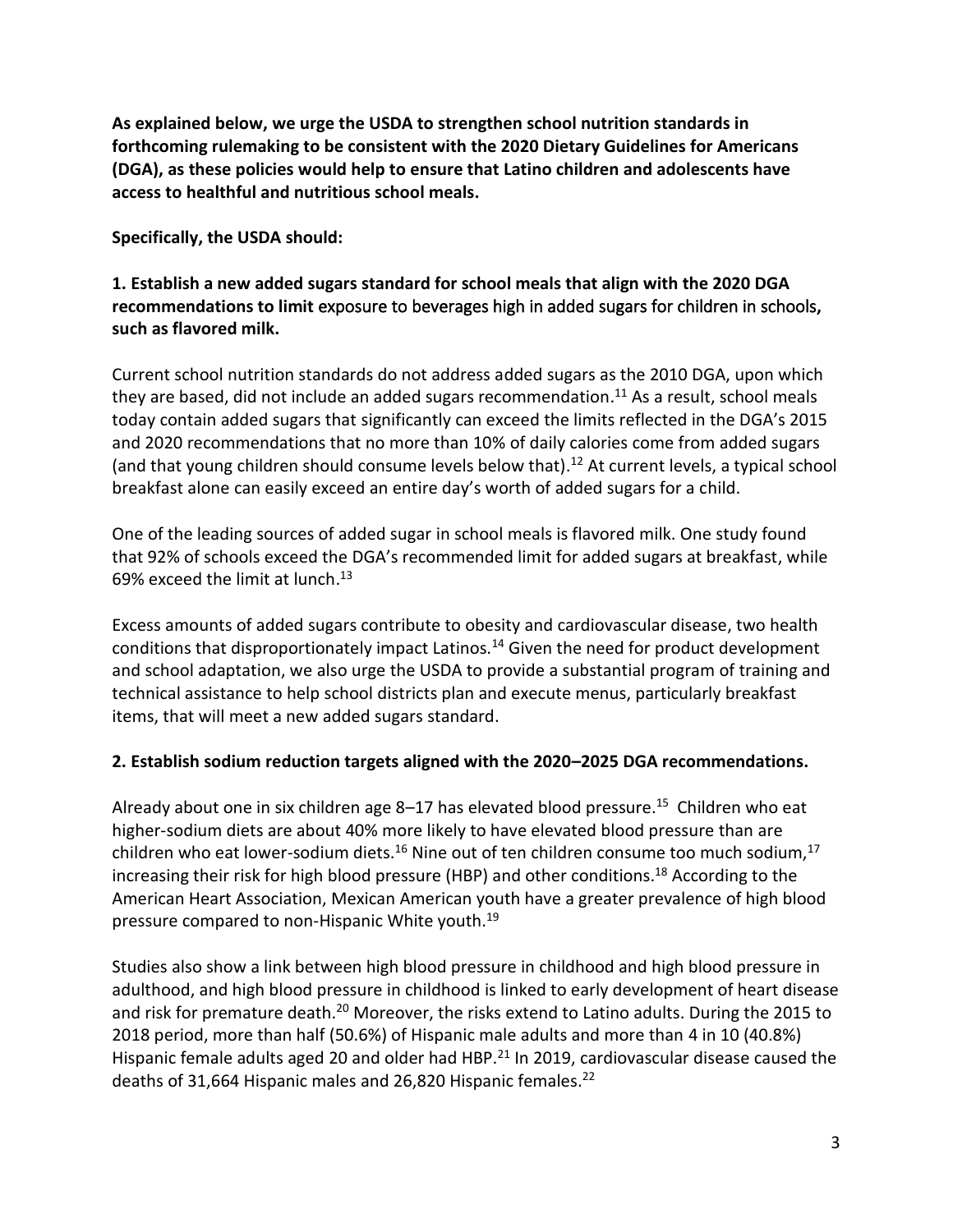The 2020 DGA recommends that no more than 2,300 mg sodium is safe for those who are 14 years old and up and reduced the amount of sodium considered safe for children to  $\leq 1,500$ mg/day for children ages 4–8 and to  $\leq 1,800$  mg/day for children ages 9–13, based on the National Academies of Sciences, Engineering, and Medicine (NASEM) Dietary Reference Intake (DRI) report for sodium in 2019. <sup>23</sup>

That report established a Chronic Disease Risk Reduction (CDRR) level for sodium and found that exceeding these levels would increase chronic disease risk within a healthy population.<sup>24</sup> NASEM, and subsequently the 2020 DGA, made even stronger sodium recommendations for younger school-aged children than was the case when the 2012 school meal standards were finalized, then based on the 2010 DGA.<sup>25</sup>

While the final rule sets higher sodium standards than were included in prior rules, it is not as ambitious as the 2012 rule because it delays the sodium targets. At the current levels (Target 1), a high school lunch has on average 1,420 mg, or nearly two-thirds of a day's worth, of sodium. The interim target established in this final rule for a high school lunch (Target 1a) brings down that amount of sodium only to 1,280 mg, or over half a day's worth. Further delaying action on sodium targets would exacerbate the harmful effects of continuing high sodium consumption on premature development of hypertension, including disparities for the Latino community.

Prior to the pandemic, many schools were at or very close to meeting Target 2 levels. For example, schools lowered sodium by using spice bars and salad bars, giving students more options to provide flavor with less salt. The USDA should elevate these methods and encourage adoption across schools. The USDA should also provide technical assistance such as it has in the past. Supports that provide intensive and specific training for those programs that may still have difficulties lowering sodium is essential to ensuring that all students can benefit from reductions.

# **3. Establish a whole grain requirement consistent with the 2020 DGA.**

Eating more whole grains is associated with reduced risk of heart disease and diabetes.<sup>26</sup> Still, children ages 4 to 18 do not meet the recommended intake for whole grains and exceed the recommended limit for refined grains.<sup>27</sup> Updating whole grain standards can help improve health outcomes and nutrition for Latino children, who continue to experience higher rates of obesity and chronic conditions such as diabetes. In 2019–2020, more than one in five (21.4%) Latino youth was found to be obese compared to nearly one in eight (12.1%) non-Hispanic White youth.<sup>28</sup> According to the Centers for Disease Control and Prevention (CDC), Latino children and teens are also at higher risk for type 2 diabetes compared to non-Hispanic White children and teens.<sup>29</sup>

The 2022 final rule requires that at least 80% of the weekly grains offered in the School Lunch Program and the School Breakfast Program be whole grain-rich and the remaining items must be enriched. We agree with the USDA that "increasing the whole grain-rich standard beyond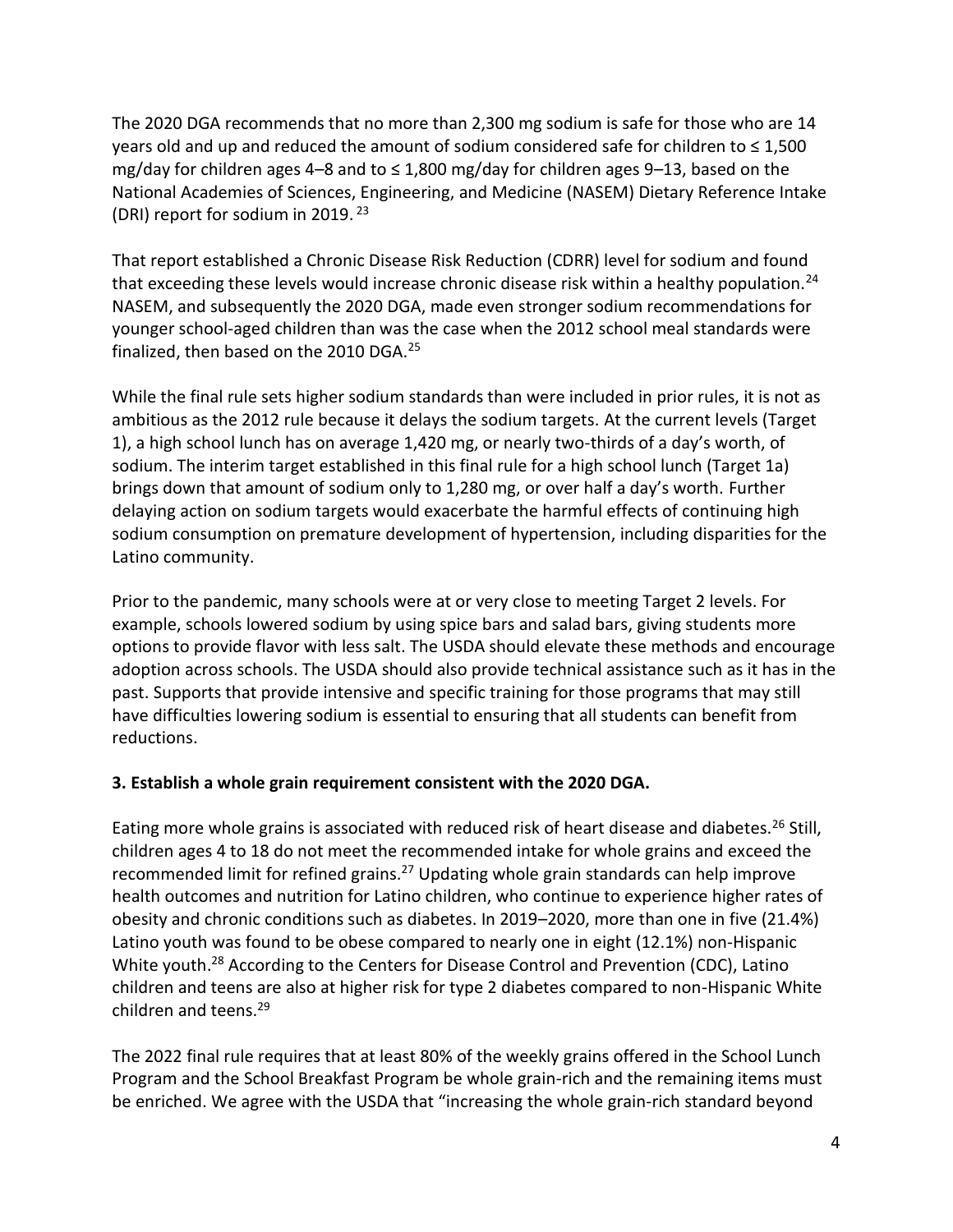what was proposed is achievable and appropriate" and recognize that "a standard between 50 and 100 percent will balance the importance of strengthening the whole grain-rich requirements with the difficulties currently facing some schools, such as supply chain disruptions, financial challenges, and staffing limitations related to COVID-19."<sup>30</sup>

Should the USDA consider an alternative to the 100% whole grain-rich requirement in future rulemaking, we ask that the standard be consistent with the 2020 DGA. As previously noted in our prior comments, we also urge the USDA to provide training and technical assistance to school districts on how to meet the whole grain-rich requirements.<sup>31</sup>

# **Conclusion**

We appreciate the USDA's efforts to take meaningful steps for improving school nutrition standards as an opportunity to improve health and health equity. For these reasons, we urge the USDA to establish a new added sugars standard for school meals and align the sodium reduction and whole grain requirements with the 2020 DGA recommendations.

In updating these standards, we also urge the USDA to continue working closely with advocacy organizations and stakeholders and to provide training and technical assistance to help schools meet these standards. Should you have any questions or need further information, please contact Laura MacCleery at [lmaccleery@unidosus.org.](mailto:lmaccleery@unidosus.org)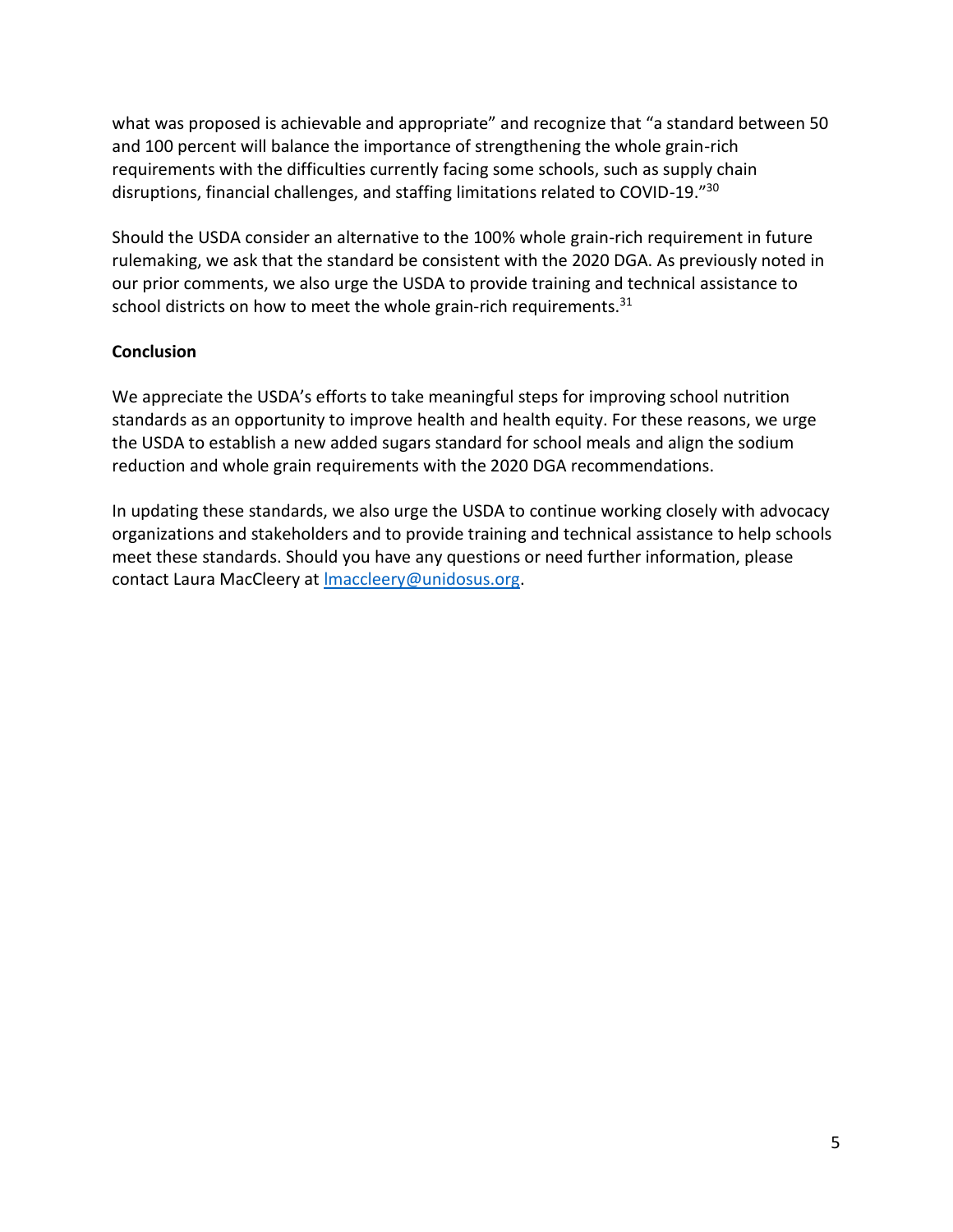<https://www.ers.usda.gov/webdocs/publications/102076/err-298.pdf?v=2162.3> (accessed March 14, 2022). <sup>3</sup> Jin Huang and Ellen Barnidge, "Low-income children's participation in the National School Lunch Program and household food insufficiency," *Social Science & Medicine* 150 (February 2016): 8–14, doi:

10.1016/j.socscimed.2015.12.020. Epub 2015 Dec 15. PMID: 26722983,

<https://pubmed.ncbi.nlm.nih.gov/26722983/> (accessed March 14, 2022).

<sup>4</sup>Mary Kay Fox et al., *School Nutrition and Meal Cost Study, Final Report Volume 4: Student Participation, Satisfaction, Plate Waste, and Dietary Intakes* (Alexandria, VA: U.S. Department of Agriculture, Food and Nutrition Service, Office of Policy Support, April 23, 2019) , [https://fns-prod.azureedge.net/sites/default/files/resource-files/](https://fns-prod.azureedge.net/sites/default/files/resource-files/SNMCS-Volume4.pdf) [SNMCS-Volume4.pdf](https://fns-prod.azureedge.net/sites/default/files/resource-files/SNMCS-Volume4.pdf) (accessed March 14, 2022).

<sup>5</sup>Alisha Coleman-Jensen et al., *Statistical Supplement to Household Food Insecurity in the United States in 2016*, U.S. Department of Agriculture, Economic Research Service, Administrative Publication Number 077, Washington, DC, September 2017,<https://www.ers.usda.gov/webdocs/publications/84981/ap-077.pdf?v=42979> (accessed March 14, 2022).

<sup>6</sup>Mary Kay Fox et al., *School Nutrition and Meal Cost Study*.

7 *Ibid.*

<sup>8</sup> Muzi Na, PhD, MHS, "Disparities in Diet Quality in School-Age Children—Opportunities and Challenges," *JAMA Netw Open.* 2021;4(4):e215358. doi:10.1001/jamanetworkopen.2021.5358,

<https://jamanetwork.com/journals/jamanetworkopen/fullarticle/2778457> (accessed March 23, 2022). 9 *Ibid.*

<sup>10</sup> Sarah Bardin, et al., "Disparities in the Healthfulness of School Food Environments and the Nutritional Quality of School Lunches," *Nutrients*. 2020;12(8):2375. doi:10.3390/nu12082375,

<https://www.ncbi.nlm.nih.gov/pmc/articles/PMC7468741/#B25-nutrients-12-02375> (accessed March 23, 2022); Yvonne Terry-McElrath, et al., "Foods and beverages offered in US public secondary schools through the National School Lunch Program from 2011–2013: Early evidence of improved nutrition and reduced disparities," *Preventive Medicine* 2015;78:52–58. doi: 10.1016/j.ypmed.2015.07.010[, https://pubmed.ncbi.nlm.nih.gov/26190369/](https://pubmed.ncbi.nlm.nih.gov/26190369/)

(accessed March 23, 2022); Lindsey Turner, PhD, et al., "Improvements and Disparities in Types of Foods and Milk Beverages Offered in Elementary School Lunches, 2006–2007 to 2013–2014," *Preventing Chronic Disease.* 2016;13:150395. doi: 10.5888/pcd13.150395, [https://www.cdc.gov/pcd/issues/2016/15\\_0395.htm](https://www.cdc.gov/pcd/issues/2016/15_0395.htm) (accessed March 23, 2022).

<sup>11</sup>U.S. Department of Health and Human Services and U.S. Department of Agriculture, *2010–2015 Dietary Guidelines for Americans*, U.S. Department of Agriculture, 2010, [https://health.gov/sites/default/files/2020-](https://health.gov/sites/default/files/2020-01/DietaryGuidelines2010.pdf) [01/DietaryGuidelines2010.pdf](https://health.gov/sites/default/files/2020-01/DietaryGuidelines2010.pdf) (accessed October 11, 2021).

<sup>12</sup> Ibid.; Mary Kay Fox, Elizabeth C. Gearan, and Colin Schwartz, "Added Sugars in School Meals and the Diets of School-Age Children," *Nutrients* 13 (2021):471,<https://www.mdpi.com/2072-6643/13/2/471> (accessed March 16, 2022).

<sup>13</sup> *Ibid.*

<sup>14</sup> C.W. Tsao et al., *2022 Heart Disease & Stroke Statistical Update Fact Sheet: Hispanic/Latino Race & Cardiovascular Diseases* (Dallas, TX: American Heart Association, January 2022), [https://professional.heart.org/-](https://professional.heart.org/-/media/PHD-Files-2/Science-News/2/2022-Heart-and-Stroke-Stat-Update/2022-Stat-Update-factsheet-Hispanic-Latino-Race-and-CVD.pdf) [/media/PHD-Files-2/Science-News/2/2022-Heart-and-Stroke-Stat-Update/2022-Stat-Update-factsheet-Hispanic-](https://professional.heart.org/-/media/PHD-Files-2/Science-News/2/2022-Heart-and-Stroke-Stat-Update/2022-Stat-Update-factsheet-Hispanic-Latino-Race-and-CVD.pdf)[Latino-Race-and-CVD.pdf](https://professional.heart.org/-/media/PHD-Files-2/Science-News/2/2022-Heart-and-Stroke-Stat-Update/2022-Stat-Update-factsheet-Hispanic-Latino-Race-and-CVD.pdf) (accessed March 14, 2022).

<sup>15</sup> Bernard Rosner et al., "Childhood Blood Pressure Trends and Risk Factors for High Blood Pressure: The NHANES Experience 1988–2008," *Hypertension* 62 (July 2013):247–54,

<https://www.ahajournals.org/doi/10.1161/hypertensionaha.111.00831> (accesses March 16, 2022); Q. Yang et al., "Sodium Intake and Blood Pressure Among U.S. Children and Adolescents," *Pediatrics* 130 (2012): 611–9, doi:10.1542/peds.2011-3870[, https://pubmed.ncbi.nlm.nih.gov/22987869/](https://pubmed.ncbi.nlm.nih.gov/22987869/) (accessed March 23, 2022).

<sup>&</sup>lt;sup>1</sup> Centers for Disease Control and Prevention (CDC), School Nutrition, Promoting Healthy Behaviors, CDC Healthy Schools, Division of Population Health, National Center for Chronic Disease Prevention and Health Promotion, February 15, 2021[, https://www.cdc.gov/healthyschools/nutrition/schoolnutrition.htm](https://www.cdc.gov/healthyschools/nutrition/schoolnutrition.htm) (accessed March 14, 2022). <sup>2</sup> Alisha Coleman-Jensen et al., *Household Food Security in the United States in 2020*, U.S. Department of Agriculture, Economic Research Service, ERR-298, Washington, DC, September 2021,